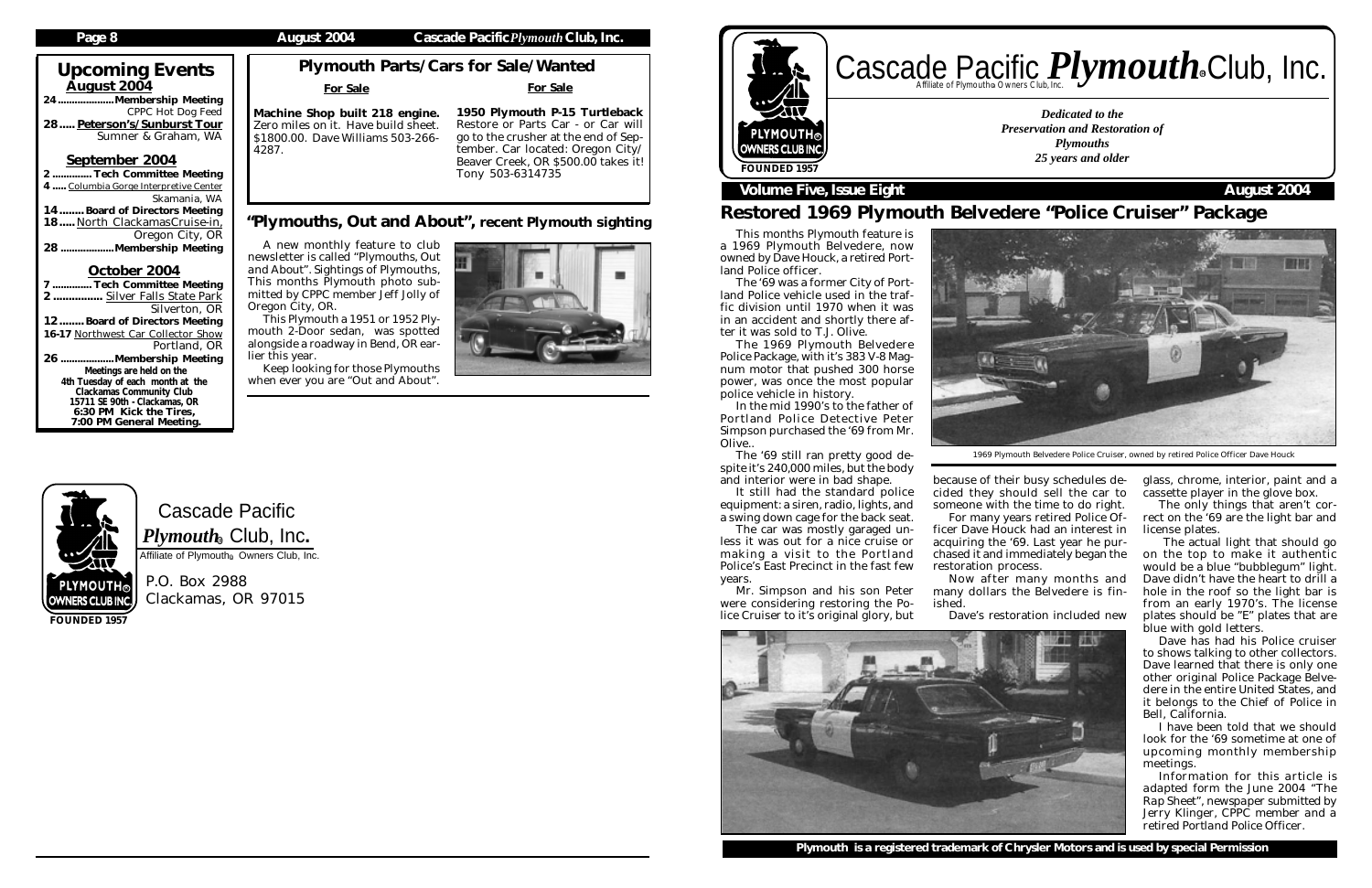# Officers 2004 CPPC July Regular Meeting Highlights

| <b>President  Scott Farnsworth</b> |                                 |
|------------------------------------|---------------------------------|
|                                    | PH:503-254-8300  Portland, OR   |
| <b>Vice President  Dennis Rice</b> |                                 |
|                                    | PH:503-393-7231  Salem, OR      |
| Secretary  Vicki Williams          |                                 |
|                                    | PH:503-266-4287  Canby, OR      |
| Treasurer  Dolores Call            |                                 |
|                                    | PH:503-698-2301  Portland, OR   |
| Member at Large  Jeff Jolly        |                                 |
|                                    | PH:503-656-7779 Oregon City, OR |
|                                    |                                 |

### Standing Committees

| <b>Activities  Jerry Klinger</b>      |               |
|---------------------------------------|---------------|
| PH:503-665-8330                       | Gresham, OR   |
| Co-Membership  Bill Call              |               |
| PH:503-698-2301 Clackamas, OR         |               |
| <b>Co-Membership John Sweeney</b>     |               |
| PH:503-281-5159 Portland, OR          |               |
| Newsletter  Mike Bade                 |               |
| PH:503-653-8102 Milwaukie, OR         |               |
| <b>Refreshments Dennis Mowery</b>     |               |
|                                       |               |
| PH:503-760-3184 Portland, OR          |               |
| <b>Co-Tech Advisor Jimmie Fox</b>     |               |
| PH:503-774-3441                       | Portland, OR  |
| <b>Co-Tech Advisor. Dave Williams</b> |               |
| PH:503-266-4287                       |               |
| <b>Publicity  Russ Ashley</b>         | Canby, OR     |
| PH:503-666-5913                       | Troutdale, OR |

email/mail articles to:

Mike Bade .......... mdscbade@msn.com P.O. Box 2988- Clackamas, OR 97015

### Membership:

Cascade Pacific Plymouth Club, Inc. Membership dues are \$20.00 per calendar year and must hold a current membership to the National Plymouth Club. Membership runs Jan. 1 thru Dec 31.

### Advertising Rates:

Advertising is free to current Cascade Pacific Plymouth Club Members. Advertising Rate for Non- members is: \$10.00 per newsletter. one column by one inch. Photos accompanying classified ads are \$10.00 per newsletter inch buy 1 column (Black and White Only Discount Rates: Available to long term advertisements. Advertisements should be kept to Plymouth related services.



### August Birthdays Happy August birthdays to the following members: Mike Bade –  $2<sup>nd</sup>$ Bonnie Rider-Martin – 7th Nancy Gall - 14<sup>th</sup> Scott Farnsworth -  $15^{\rm th}$ Greg Johnson – 18th Peggy Skinner - 26<sup>th</sup> Roger Thomason – 31st And any others who have not reported their birthdate!

tour to Sumner on August 28<sup>th</sup>. It looked like there would be about 17 cars leaving from Portland and meeting up with about 8 to 10 more cars in Sumner.

# Mayflowers Trip to Oregon Coast for Treats

Lorraine Griffey reported on the Mayflower's tour to Troutdale and encouraged people to sign up for the August  $4<sup>th</sup>$  trip to Tillamook.

Scott announced Charles Hendrick's widow has sold her farm in Corvallis and wants to get his 49 P-15 project out of her barn. She has had it advertised for sale but has not had much interest so welcomes any club members to come down on July 31<sup>st</sup> and see what parts are available.

There were 58 in attendance at the July membership meeting. President Scott Farnsworth presided and Vicki Williams took the minutes. Several guests were introduced and of them three indicated they were going to be joining the Club.

Sharon Tiffany reminded members about the car show at the Columbia Gorge Interpretive Center on September  $4<sup>th</sup>$ . This year's show would also include a swap meet.

Harris Berg passed around a part he purchased at a garage sale with a question sheet attached as to what is was and how it worked. It was thought to be a defroster that stuck to the windshield of a car.

> The September 18<sup>th</sup> car show being put on by North Clackamas Christian School and assisted by CPPC needs donations of prizes for their prize wheel. If any members own a business or work for a business that would be willing to donate any items, it would be most appreciated.

The new list of tour guidelines was passed out. They will be available at every meeting.

Rich VonAllmen announced he was in Seaside and stopped at the Bridge Tender Tavern and introduced himself to Club members and owners of the Tavern, Laroy and Catie Smith. Laroy even brought his Plymouth down to the tavern for Rich to admire.

Bill Call announced that the Club had been invited to the regional meeting of the Walter P. Chrysler Club on August  $20<sup>th</sup>$  at the Sweetbrier Inn.

The Long Distance Award went to Bob and Jeanette Dimick who drive over 25 miles to the meeting.

Under member care, Chuck Willis was congratulated for his recent recovery from an appendicitis. Vicki Williams gave a report on Vickie Shepherd who had suffered a stroke in early June. Tom Shepherd is posting progress reports at http:/ vicstory.blogspot.com.

Committee chairs gave their reports. Bill Call announced there were currently 147 members and after the night's meeting it looked like there would be 150.

Dolores reported that there was \$5,159.40 in the treasury. The Club had expended \$500.00 towards the purchase of new chairs for the Community Club.

Jerry Klinger outlined the upcoming tours and activities, primarily the

The Dunn's have agreed to host a tour to Silver Falls State Park in October. It will either be October 2nd or 9th.

# The Mystery of the Rumble Seat

Jerry Skinner showing his inky Finger form



Bill Call reported on his recent trip to the Iola Wisconsin car show and swap meet and various other side trips. Bill took his military car in it's newly painted military themed car trailer and traveled almost 5,000 miles.

The evening's speaker was club member Hank Baker who gave a very entertaining talk on the many cars he's acquired throughout his life and gave the membership tips on pricing cars and how to get the best deal when buying and selling.

A question was posed to the membership on how the rumble seat got its name. Hopefully, by the next meeting or before this mystery will be solved.

Les Conner was congratulated on winning 2nd in his class at the Forest Grove Concourse recently. Duanne Luckow was also congratulated as a couple of cars he has worked on also were winners.

Raffle prizes were won by Barbara Rice, Tom Nachand, Scott Farnsworth and Warren McWilliams.

Well, La Tea Da! No, that's not what John Sweeney said when Bill Call told him he drove his new truck over 100 MPH.

It's where the Mayflowers spent their August 11th outing. La Tea Da is a tea house in Tillamook, Oregon where 11 CPPC members and 4 extras enjoyed tea, delicious sandwiches, scones and deserts.

It's not everyday you get to see John Sweeney in a green pillbox hat and pink feather boa or watch Jerry Skinner raise the pinky finger just so to sip his tea! High tea was outstanding and enjoyed by all.

After tea the group headed over to the Latimer Quilt and Textile Center on the Wilson River Loop Rd. near the Tillamook Cheese Factory.

This center is inside an old school house built in the 1930's. The women went inside to enjoy the quilting atmosphere while some of the guys sat outside hoping there would be time to tour the air museum at the hanger. No such luck guys!

Next stop was the Tillamook Cheese Factory where Stephanie Willis, a former Tillamook cheese factory employee, pointed out the various stages of making and packaging cheese.

Jerry Skinner thought the best part of the day was the ice cream cone at the Tillamook Cheese Factory.

Judging by the bags that were carried out some of us would prob-



ably say shopping ranked a close second! The group was able to carpool in two vehicles and crawled home through the Portland rush hour traf-

fic.

Thank you to Chuck Willis who drove Linda Farnsworth's car since she is still mending her broken ankle and to Mindy Benfied for driving the second group. Thank you to Lorraine Griffey, Jerry Skinner, Vicki Williams, Linda Farnsworth (and her two grandsons), John Sweeney, Stephanie Willis (and her mother Joann who met us there), Jeanette Dimick (and her friend Dorothy), and Don and Karen Ryan for riding along.

The September tour will be to the Salem area to tour a historic home and have lunch. Lorraine Griffey will have a sign up sheet at the August member meeting.

### *Article and Photos byVicki Williams*

Our thoughts and prayers go out to Vicki Shepherd, wife of member Tom who has been hospitalized since mid-June after suffering a stroke related to Fribromuscular Dysplasia. Vickie is still in Emanuel Hospital but may soon move to a nursing facility.

Tom has been posting daily updates at http:/vicstory.blogspot.com. He began the diary by titling it "How I Spent My Summer Vacation by Vickie Shepherd". It has been a long and often frustrating ordeal for Vickie and Tom. If you would like to respond to Tom's web page you can post comments with Username: plymouthclub, Password: plymouths.

At the July membership meeting someone inquired as to how the rumble seat was so named.

Bob and Jeanette Dimick dusted off their trusty dictionary and would like to submit the following:

Rumble seat n (1912) a folding seat in the back of an automobile (as a coupe or roadster) not covered by the top. A seat for servants behind the body of a carriage. The name itself is thought to be from the rumbling noise that occurs while sitting at the back of the vehicle.

Sharon Tiffany also responded to the Rumble Seat msystery with the following.

Source: 1900 Webster's Dictionary. Rumble seat: the seat at the rear of the carriage for servants. Servants were known to complain or "rumble." Also, it is open and uncovered, a noisier place to sit. Term carried over to automobiles with uncovered, back seats. Coll: "mother-in-law seat" since she often had the reputation of rumbling or being annonying.

Thank you for the clarification on the rumble seat mystery.

# CPPC Member Care

John Sweeney, nice outfit?



Vicki Williams how about a dessert?





Linda Farnsworth and her two grandsons.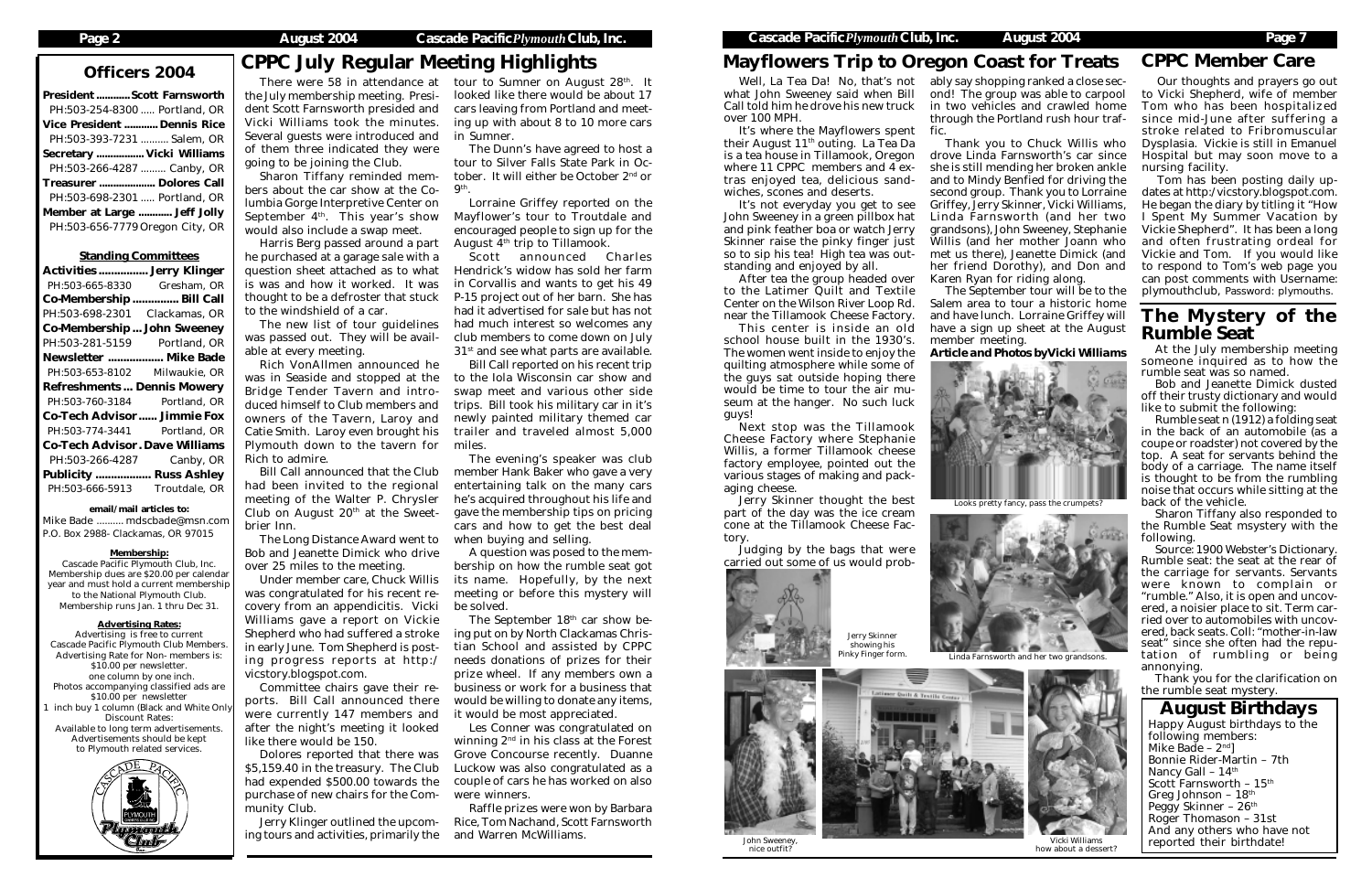At the August CPPC Board Meeting a Nominating Committee was elected to locate candidates for Officers for 2005.

CPPC President Scott Farnsworth has skillfully directed the club for the past two years and will be stepping down at the November membership meeting.

On Saturday, July 17th, 29 CPPC members headed out to Canby, Oregon to attend Dave and Vicki Williams' Club picnic.

> A Nominating Committee, will consist of CPPC Members, Bill Call, Scott Farnsworth, Jeff Jolly, Dennis Rice, and Mike Bade will be searching for the next slate of officers.

> Please let the nominating committee know of those members you think would make good officers to direct the club for the upcoming year.

> At the November Membership meeting officer elections will be held so don't wait until it is too late.

Fried chicken, cold drinks and scrumptious potluck awaited everyone. After eating, the games began.

The second newsletter trivia test resulted in two time winner Stephanie Willis with 100% correct answers. No tie breakers were needed this year.

Stephanie won a battery disconnect and was awarded the "golden spectacle" medal for reading her newsletter thoroughly.

Next was the fan belt toss. Participants had to throw 3 fan belts of different sizes over a traffic cone 16 feet away. Only two members even

got one belt over the cone! A run off occurred between Ruth DeSantis and Les Conner resulting in Les as the champ. Les also won a battery disconnect and the "hand held fan" medal.

Finally, the most amusing game of the day was the blind folded wheelchair relay. Teams of two were timed as to how fast they completed the relay. One member sat in a wheelchair and placed a paper bag over their head while the second member instructed them as to which way to guide the wheelchair through the route.

Winners of this event were Larry and Viki Davidson who won a battery disconnect and the "eye mask" medal. *Article and Photos By Vicki Williams*

> Besides the fun of making new friends who also enjoy old cars as I do, one of the benefits of belonging to the Cascade Pacific Plymouth Club is learning from the great knowledge of the Tech. Committee members. It becomes an adventure.

> My adventure started last winter with a conversation with Les Conner. I mentioned our '28 "Q" needed new tires. He told me to be sure and order white walls because it would make the wood spoke wheels stand out.

> He also told me to order the tires from Coker Tire in advance of the April swap meet. The tires would arrive at the swap meet where I could easily pick them up with no freight charge. What a deal! The tires arrived completely wrapped in plastic tape just like I remembered seeing at my uncle's Chrysler-DeSoto dealership as a boy in the 1940's and '50's.

**Nominations** Mark your calendars for another just right for pictures of your Ply-CPPC Club event.

Bill Call offered to keep the tires at the club's booth and take them to his shop so I didn't have to lug five tires, tubes and liners all the way to the back side of PIR. Thank you, Bill!

I was quite surprised to discover the local tire shop could not dis-

mount the old tires from the rims, let alone put the new tires back on. A panicked call to Les: what to do? Answer: call Duane Luckow. His dad has several cars with spoke wheels and would probably have the special tool needed to remove the rim band. Sure enough. Mr. Luckow had a several rim tools and was happy to loan one for the job.



Les Conner CPPC Members Plymouths

### Page 6 **August 2004** Cascade Pacific *Plymouth* Club, Inc. Cascade Pacific *Plymouth* Club, Inc. August 2004 Page 3

I had not noticed the joint in the rim that is fashioned similar to a door hinge. Remove the pin from the joint; attach the three-legged tool so that the threaded leg is 5 or 6 inches to the right of the joint. Each leg of the tool has a hook that catches the outer bead of the rim.

Turn the handle and the threaded leg pulls the rim in and it collapses, pulling the end in alongside itself until the rim diameter is small enough to lift the rim out of

the tire.

Naturally, the inside of the rim was rusty so the next step was to clean and paint the inside of the rim. The spokes and the outside rim had been restored before I purchased the car and I didn't want to put the rusty hinge pins back in. Instead, I purchased some stainless steel rod and

made new pins. Now I was ready to reassemble the tires. The rim tool was used to collapse the rim and place it back into the tire. The tool has a flat heel on each leg so that you can force the rim back into place and reinstall the pins.

There are four tapered wedge pieces for each wheel that go on the four mounting bolts that hold the outer rim and tire onto the wood spoke rim. Once all tires were replaced, I took time to admire the work. Les was right. The white wall tires really do set off the wood spokes.

Without the knowledge and help from the club members, I probably would have torn the bead off the new tires trying to stretch it over the rim with bars and screw drivers not to mention a few loud expletives.

Thanks to all who helped for now we have beautiful new safe tires, no white cotton thread visible through checks and cracks. Our "Amelia" never looked so good!

*By Allen Tiffany*

*Photos were not available at time of printing and will be included in the September Issue of the CPPC Newsletter.*

# 2005 CPPC Officer

Last October many of the CPPC members went on a Tour of the Covered Bridges in Marion and Lincoln Counties, hosted by Pat and Patty Brost.

No, we are not going to do that tour again this year but, the area around Silverton, OR is an area called Silver Falls State Park.

CPPC members, Virginia and Ray Dunn of Silverton, will be the hosts the City of Silverton, which it's self has some interesting sights to see.



for the Oct. tour to Silver Falls and This area is a sight to see over and over again with its picturesque waterfalls and rolling hills.

This time of the Fall, hopefully the trees will be turning color and

# "Adventures in Tire Changing", anyone need help with their Wood Wheels?

# Silver Falls State Park Tour October 2nd

mouth.

The date is Oct. 2nd, meet at Clackamette Park in Oregon City, OR at 9:00 am. With stops at Miller Pioneer Cemetery, Silverton Saturday Market (the only public rest rooms are located here) and on to the Falls, \$3.00 admission per car. Lunch will be at 1:00 pm at the Falls Conference Center and return by back road to Silverton, to tour murals and shopping etc.

Look for more details about this tour in the September newsletter. I am sure there will be a sign-up sheet, at the next couple of meetings to get a good head-count of the members who will be attending.

Make your plans to come and enjoy.

# Vicki and Daves Club Picnic is Big Success



John and Harriet Sweeney taking their time.



Larry and Viki Davison make a good team.

Fan Belt Toss Winner





CPPC Members cars, always a good turn out at club events.



Ruth DeSantis trys he luck in the fan belt toss.